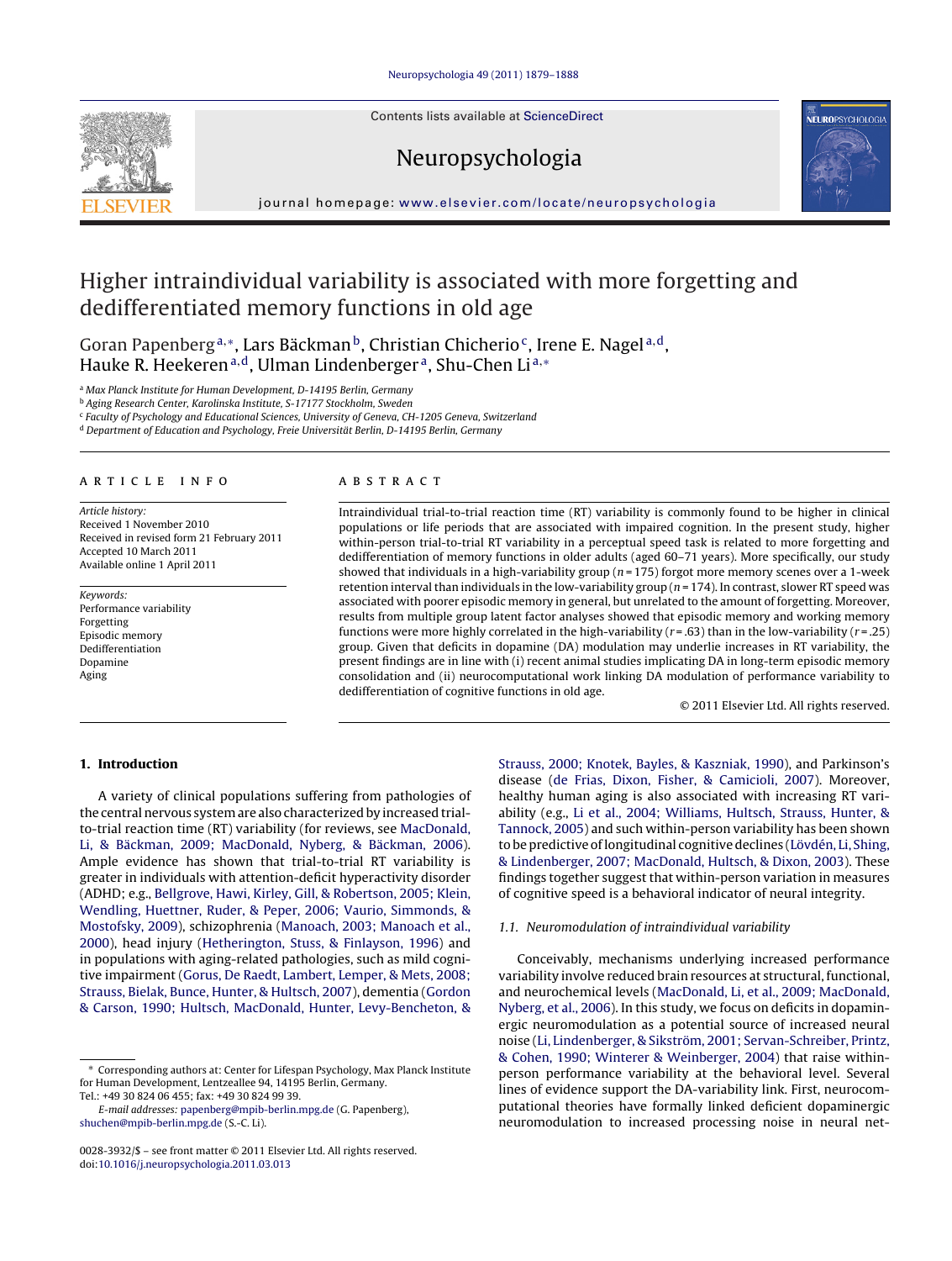works (e.g., [Li & Lindenberger, 1999; Li, Lindenberger, et al., 2001;](#page-8-5) [Servan-Schreiber et al., 1990\),](#page-8-5) subsequently resulting in higher performance variability. Second, investigating the cognitive phenotypic effects of the Catechol-O-Methyltransferase (COMT) gene, a study by [Stefanis et al. \(2005\)](#page-9-0) showed that male Val/Val carriers of the COMT gene, whose prefrontal DA availability is lower due to faster enzymatic activity [\(Craddock, Owen, & O'Donovan,](#page-7-5) [2006\),](#page-7-5) exhibited higher intraindividual variability than Met/Met carriers. Third, direct empirical support for the DA-variability link comes from a recent receptor imaging study, which showed that lower DA D2 receptor binding in a number of extrastriatal regions was associated with increasing RT variability during recognition memory and executive performance [\(MacDonald, Cervenka, Farde,](#page-8-6) [Nyberg, & Bäckman, 2009\).](#page-8-6) Forth, several clinical populations associated with increased variability (e.g., Parkinson's disease, ADHD, schizophrenia) are also characterized by faulty dopaminergic neurotransmission. Thus, both theory and data from different levels of analyses converge to suggest that individual differences in DA function are related to within-person variability.

# 1.2. Interindividual differences in forgetting

Research addressing the question of whether various individualdifference variables predict rates of forgetting has often reported invariant forgetting curves or yielded controversial results (for review, see [MacDonald, Stigsdotter-Neely, Derwinger, & Bäckman,](#page-8-7) [2006\).](#page-8-7) Equivalent rates of forgetting have been shown for healthy controls and Alzheimer's disease patients (e.g., [Christensen,](#page-7-6) [Kopelman, Stanhope, Lorentz, & Owen, 1998; Kopelman, 1985,](#page-7-6) [1992\)](#page-7-6) as well as patients with diencephalic and medial-temporal lobe amnesia [\(McKee & Squire, 1992\).](#page-8-8) In aging research, forgetting rates have been studied across different age groups and retention intervals and the findings are mixed. Whereas some studies reported differences in initial performance, but invariant forgetting rates in older and younger adults [\(Fjell et al., 2005; Rybarczyk,](#page-7-7) [Hart, & Harkins, 1987; Spikman, Berg, & Deelman, 1995\),](#page-7-7) others have shown greater forgetting in older adults, especially after long delays (e.g., 1 week; see [Huppert & Kopelman, 1989; Park, Royal,](#page-7-8) [Dudley, & Morrell, 1988\),](#page-7-8) or when testing individuals on episodic recall, rather than recognition tasks [\(MacDonald, Stigsdotter-Neely,](#page-8-7) [et al., 2006\).](#page-8-7) With respect to experimental manipulations, encoding factors such as meaningfulness of the material [\(Underwood &](#page-9-1) [Richardson, 1956\),](#page-9-1) degree of learning ([Slamecka & McElree, 1983\),](#page-9-2) and pictorial elaboration [\(Forbes & Reese, 1974\)](#page-7-9) have been found to affect initial rate of learning, but not rate of forgetting.

To date, however, no study has investigated whether individual differences in within-person trial-to-trial RT variability would be predictive of forgetting. This question is interesting in light of accumulating evidence suggesting that the DA system is involved in long-term memory formation and consolidation (e.g., [Cervenka,](#page-7-10) [Bäckman, Cselényi, Halldin, & Farde, 2008;](#page-7-10) see [Düzel et al., 2010](#page-7-11) for review; [Lisman & Grace, 2005\).](#page-8-9) Specifically, evidence from animal studies shows that DA antagonist infusion in the hippocampus results in larger memory deficits after longer as compared to shorter retention intervals [\(Bethus, Tse, & Morris, 2010; O'Carroll,](#page-7-12) [Martin, Sandin, Frenguelli, & Morris, 2006\).](#page-7-12) [Bethus et al. \(2010\)](#page-7-12) found that, whereas a DA antagonist impaired long-term memory after 24 h of retention, it did not affect short-term memory retrieval 30 min after encoding. Furthermore, in humans there is recent evidence for a direct relation between lower DA D2 receptor binding in hippocampus and higher performance variability during recognition memory [\(MacDonald, Cervenka, et al., 2009\).](#page-8-6) Accordingly, we hypothesize that, relative to individuals with lower withinperson variations, individuals with higher performance variability may forget more information, reflecting suboptimal DA neuromodulation.

## 1.3. Variability and dedifferentiation of cognitive functions

In addition to investigating whether RT variability predicts rate of forgetting, the present study focuses on another phenomenon of cognitive aging – the dedifferentiation of cognitive functions – that is potentially related to dopamine modulation of intraindividual variability. Dedifferentiation refers to an increase in the correlations between various cognitive functions or abilities such as different aspects of intelligence (e.g., [Baltes, Cornelius, Spiro,](#page-7-13) [Nesselroade, & Willis, 1980; Li et al., 2004\) o](#page-7-13)r between sensory and cognitive domains of functioning [\(Baltes & Lindenberger, 1997; Li,](#page-7-14) [Aggen, Nesselroade, & Baltes, 2001; Lindenberger & Baltes, 1994\).](#page-7-14) Evidence from longitudinal studies supports cross-sectional findings on the dedifferentiation of cognitive functions in old age. For instance, [de Frias,](#page-7-15) [Lövdén, Lindenberger, & Nilsson. \(2007\)](#page-8-3) found higher correlations among measures of episodic recall, semantic knowledge, and verbal fluency, indicating dedifferentiation in groups aged 65–70 and 75–80 years relative to earlier age cohorts (see also [Schaie, Maitland, Willis, & Intrieri, 1998\).](#page-9-3)

As for potential mechanisms underlying cognitive dedifferentiation, neural network simulations suggest that increased processing noise due to suboptimal gain modulation that simulated deficient DA modulation leads to increased within-network performance variability, resulting in increased coactivation of different processes [\(Li & Sikström, 2002\) a](#page-8-10)nd higher correlations across different cognitive tasks ([Li, Lindenberger, et al., 2001\).](#page-8-4) Other than this theoretical link, higher performance variability and process dedifferentiation have mostly been treated as separate phenomena. In the rare case when both questions were addressed in a common study, children and older adults showed greater trial-to-trial variability in a range of RT tasks and, at the same time, also exhibited higher correlations between measures of five primary mental abilities ([Li et al., 2004\).](#page-8-2) However, age differences in processing variability and dedifferentiation were only examined in parallel in the study by [Li et al.'s](#page-8-2) [\(2004\)](#page-8-2) thus, the question whether there is a direct empirical link between intraindividual variability and cognitive dedifferentiation remains open.

Of special interest here, molecular imaging studies have shown that DA neuromodulation affects both episodic memory and working memory. For instance, a single-photon emission computed tomography (SPECT) study reported that striatal D2/D3 receptor density correlated with verbal episodic memory and working memory ([Chen et al., 2005\).](#page-7-16) Along the same lines, two positron emission tomography (PET) studies showed that D2 receptor binding in the hippocampus was associated with episodic memory performance as well as with executive functioning ([Takahashi et al., 2007, 2008\).](#page-9-4) Thus, at the within-person level, impaired DA modulation may affect episodic memory and working memory and increase processing variability. Increased processing variability, as illustrated in neurocomputational simulations ([Li, Lindenberger, et al., 2001;](#page-8-4) [Li & Sikström, 2002\),](#page-8-4) consequently may lead to increased betweenperson variability in episodic and working memory and result in a higher correlation between these two memory functions.

## 1.4. Aims and key hypotheses of the present study

Integrating the evidence from several lines of research reviewed above, the present study aimed at investigating the effects of performance variability on forgetting and dedifferentiation of memory functions in older adults. Individuals were grouped into lower and higher variability groups on the basis of their performance in a perceptual speed task. Based on earlier results showing that suboptimal DA receptor binding is related to increased RT variability in episodic memory [\(MacDonald, Cervenka, et al., 2009\),](#page-8-6) we first investigated whether trial-to-trial RT variability is associated with long-term episodic forgetting. We hypothesized that individuals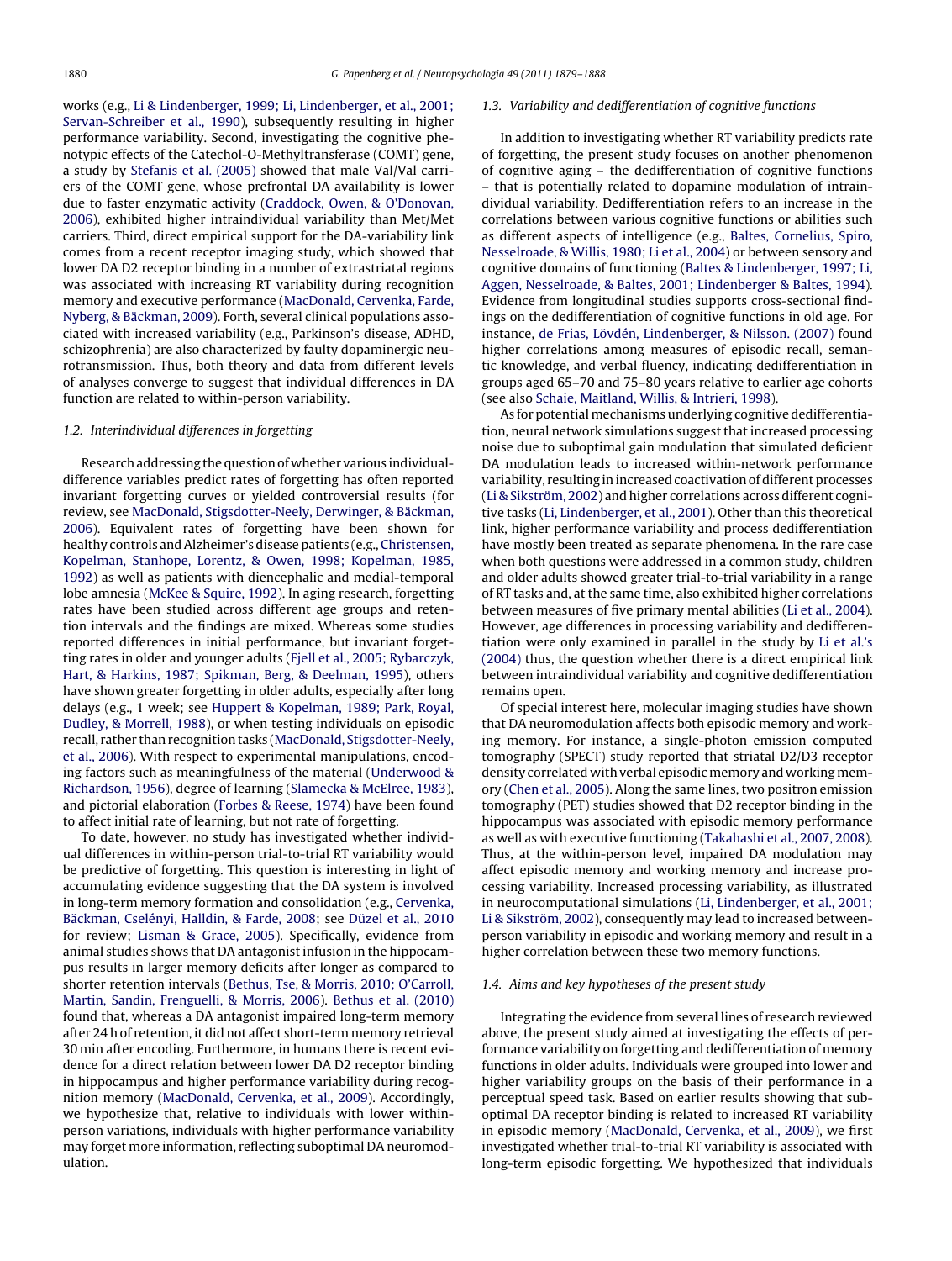with higher variability, reflecting lower DA activity, would exhibit more forgetting after a 1-week retention interval.

Second, we investigated the relation between intraindividual variability and dedifferentiation of memory functions by comparing the factor correlations between measures of episodic memory and working memory as a function of variability. Based both on empirical evidence showing that DA receptor density affects both episodic and working memory ([Chen et al., 2005\)](#page-7-16) and the theoretical variability–dedifferentiation link derived from neurocomputational simulations, we hypothesized that the correlation between episodic and working memory would be higher among individuals showing higher variability.

#### 2. Methods and materials

#### 2.1. Participants and sample inclusion criteria

Five-hundred and seventy-four healthy older adults aged 60–71 years were recruited via newspaper announcements and posters in public transportations. All subjects reported normal or corrected to normal vision and were right-handed, as indexed by the Edinburgh Handedness Index ([Oldfield, 1971\).](#page-8-11) All participants scored over 27 on the Mini-Mental Status Examination (MMSE). All participants were not on medications that may affect memory function and did not report a history of head injuries, medical (e.g., heart attack), neurological (e.g., epilepsy), or psychiatric diseases (e.g., depression). All participants had completed at least 8 years of education. Written informed consent was obtained from all subjects, who were paid for their participation. The study was approved by the ethics committees of the Max Planck Institute for Human Development and the Charité University Medicine, Berlin.

#### 2.2. Measures

Participants underwent two cognitive testing sessions, 1 week apart. Each session lasted about 3 h in which participants were tested in groups of about 6 individuals. The cognitive battery measured episodic memory, working memory, executive functioning, perceptual speed as well as other psychometric measures of intelligence (such as Gf and Gc). Responses were given via button boxes and keyboards. The four tasks included in the present study are described in more details below.

#### 2.2.1. Speed and trial-to-trial variability in the Identical Pictures task

Trial-to-trial variability was computed as the standard deviation of correct RTs on a perceptual speed measure, the Identical Pictures task. Intraindividual variability in the Identical Pictures task has been related to tasks assessing interindividual differences in frontal lobe functioning, such as conflict monitoring ([Li, Hämmerer,](#page-8-12) [Müller, Hommel, & Lindenberger, 2009\) a](#page-8-12)nd verbal fluency ([Lövdén et al., 2007\).](#page-8-3) In each trial, participants were presented with five pictures in the lower half of the screen and had to choose which one was identical to a target picture presented in the upper part of the screen. This test included a total of 46 trials and terminated after 80 s. All images were derived from the Kit of Factor-Referenced Cognitive Tests [\(Ekstrom, French, Harman, & Derman, 1976; f](#page-7-17)or a detailed description, see [Lindenberger, Mayr, & Kliegl, 1993\).](#page-8-13) Reaction time and number of correct trials were recorded.

#### 2.2.2. Forgetting between immediate and 1-week delayed recognition memory

At the beginning of the first session, participants were presented with 48 complex, colored images of neutral emotional valence sequentially each for 3 s. All stimuli were derived from the International Affective Picture System [\(Lang, Bradley,](#page-8-14) [& Cuthbert, 1997\).](#page-8-14) The images were encoded incidentally; during the study phase, participants were required to determine whether an "indoor" or "outdoor" scene was shown (24 indoor and 24 outdoor scenes were presented). The first retrieval test was administered at the end of the first session after a delay of approximately 2.5 h. The second retrieval test was done exactly 1 week later. During retrieval, participants viewed each image for 3 s and were asked to determine whether each scene was presented ("old") or not presented ("new") during encoding. In each retrieval test, 24 unique old scenes and 24 unique new scenes (lures) were presented. To account for response bias, proportions of hits minus false alarms was used as a measure of recognition [\(Macmillan & Creelman, 2005\).](#page-8-15)

#### 2.2.3. Spatial working memory task (SWM)

The task used to assess spatial working memory has been described before in [Nagel et al. \(2008\). I](#page-8-16)n this task, dots were presented one at a time in a specific location of a  $4 \times 4$  grid. After a sequence of dots was presented, a probe appeared in one of the 16 locations. Participants were required to determine whether a dot had been presented before in this specific location (i.e., location memory condition). If participants gave a yes response, a digit was presented in this location to probe the participants to indicate whether the digit matched the serial position of the dot in the presented series (i.e., sequence memory condition). Working memory load was manipulated by presenting either four or seven dots in a given trial. A total of 96

trials were presented. Here, we focus on the sequence memory condition. We took the mean accuracy for set sizes 4 and 7 to indicate spatial working memory.

#### 2.2.4. Backward serial recall

The task used to assess serial order memory was the same as described in [Li et al.](#page-8-17) [\(2010\). P](#page-8-17)articipants were asked to memorize three lists of 12 words each presented via headphones. While the participants listened to the words, they simultaneously saw numbers on the computer screen that represented the serial positions of the words. After list presentation, subjects recalled the items in backward order, beginning with the last item presented (i.e., item 12 to item 1). Given that the recency portion of backward serial recall relies more on short-term memory [\(Richardson,](#page-8-6) [2007\), b](#page-8-6)ackward recall accuracy for the primacy (items 1–4) and middle (items 5–8) portions were used as indicator variables to form the verbal episodic memory factor.

#### 2.3. Data-based exclusion of participants

Distributional characteristics of the indicator variables were examined to identify outliers. It is well-known that the distributions of RT and intraindividual variability (iiV) in RT measures are positively skewed; we thus transformed both measures by taking the inverse of the reaction time (1/RT) and variability (1/iiV) measures ([Behrens, 1997; Li et al., 2004\).](#page-7-18) Consequently, larger values on the transformed variables were associated with faster reaction times and lower variability. Outlier participants whose z-scores exceeded  $\pm 4$  standard deviations on one of the recognition memory measures (immediate recognition, delayed recognition, absolute difference score, i.e., immediate – delayed recognition) or the perceptual speed measures (1/RT, 1/iiV, number of correct responses) were excluded from the analysis (<1% in total). Furthermore, participants with negative hits minus false alarms scores in the immediate or delayed recognition tasks were excluded (3.7%), as this usually indicates that the task was performed inappropriately. Furthermore, participants who scored higher in delayed than in immediate recognition (4%) were also excluded because these participants were characterized by significantly more nonresponses in the immediate recognition memory test, suggesting either technical errors during testing (e.g., key malfunctioning) or inappropriate response behavior (e.g., pressing wrong response keys). The final sample consisted of 524 older adults (age range =  $60.1 - 71.2$  years, mean age =  $65.1$ ,  $SD = 2.8$ ; 298 women and 226 men).

#### 2.4. Defining extreme groups

We applied an extreme-group approach to sort participants into upper-third and lower-third groups based on their performance.

The extreme-group approach increases the statistical power for detecting small effects [\(Feldt, 1961; Preacher, Rucker, MacCallum, & Nicewander, 2005\).](#page-7-19) This property is particularly relevant for several reasons in the present study. First, as reviewed above, the literature on forgetting suggests that interindividual differences in forgetting are difficult to detect. Second, we studied a relatively homogeneous sample of healthy older adults, which limits the range of interindividual variations in forgetting and reduces the likelihood of observing moderate or large effect sizes. Third, the measure of forgetting is a difference score. This may potentially set a limit on the observable relation between variables due to the often discussed low reliability of difference score measures (e.g., [Bonate, 2000\).](#page-7-20)

To investigate our key hypotheses, participants were first grouped based on the transformed variability measure (i.e., 1/iiV). Given that the transformed measure reflects the inverse of RT variability, individuals from the upper tercile of the distribution were sorted into the low-variability group, whereas individuals from the lower tercile were sorted into the high-variability group. For the purpose of control analyses, two other types of grouping were also performed. A group of low-speed and a group of high-speed individuals were identified based on the transformed speed measure. Finally, two memory decay groups were selected based on the absolute difference ([Rogosa, Brandt, & Zimowski, 1982\)](#page-8-18) of the proportion of hits minus false alarms in the episodic recognition task (immediate recognition – delayed recognition), with higher values being associated with more forgetting. The non-overlap in grouping was 43% comparing the variability and speed groups and over 60% comparing the decay groups with either the variability or speed groups, ensuring partial independence of the analyses targeting the different groupings. All analyses focused on the extreme groups. A detailed sample description of the different groups is presented in [Table 1. G](#page-3-0)iven that memory performance may be influenced by vascular health (e.g., [Elias et al., 1997; Raz et al., 2008\),](#page-7-21) extreme groups were also characterized with respect to a range of relevant indicators, including diabetes, diagnoses of cardiovascular disease, and arterial hypertension. Importantly, there were no differences between the key independent factors (i.e., variability and speed groups) with respect to the markers of vascular health or on a derived measure of hypertension grade (see [Table 1](#page-3-0) for details). This latter measure was computed according to the guidelines published by the World Health Organization (WHO) and the International Society of Hypertension (ISH; [WHO, ISH Writing Group, 2003\).](#page-9-5) As for the dependent factor (i.e., memory decay groups), there were small effects of the percentage of diabetics and hypertensives being higher in the low-decay group, relative to the high-decay group. Note, however, the direction of the effects countered the expected negative influence of hypertension on memory and thus could not bias the results in favoring of our predictions.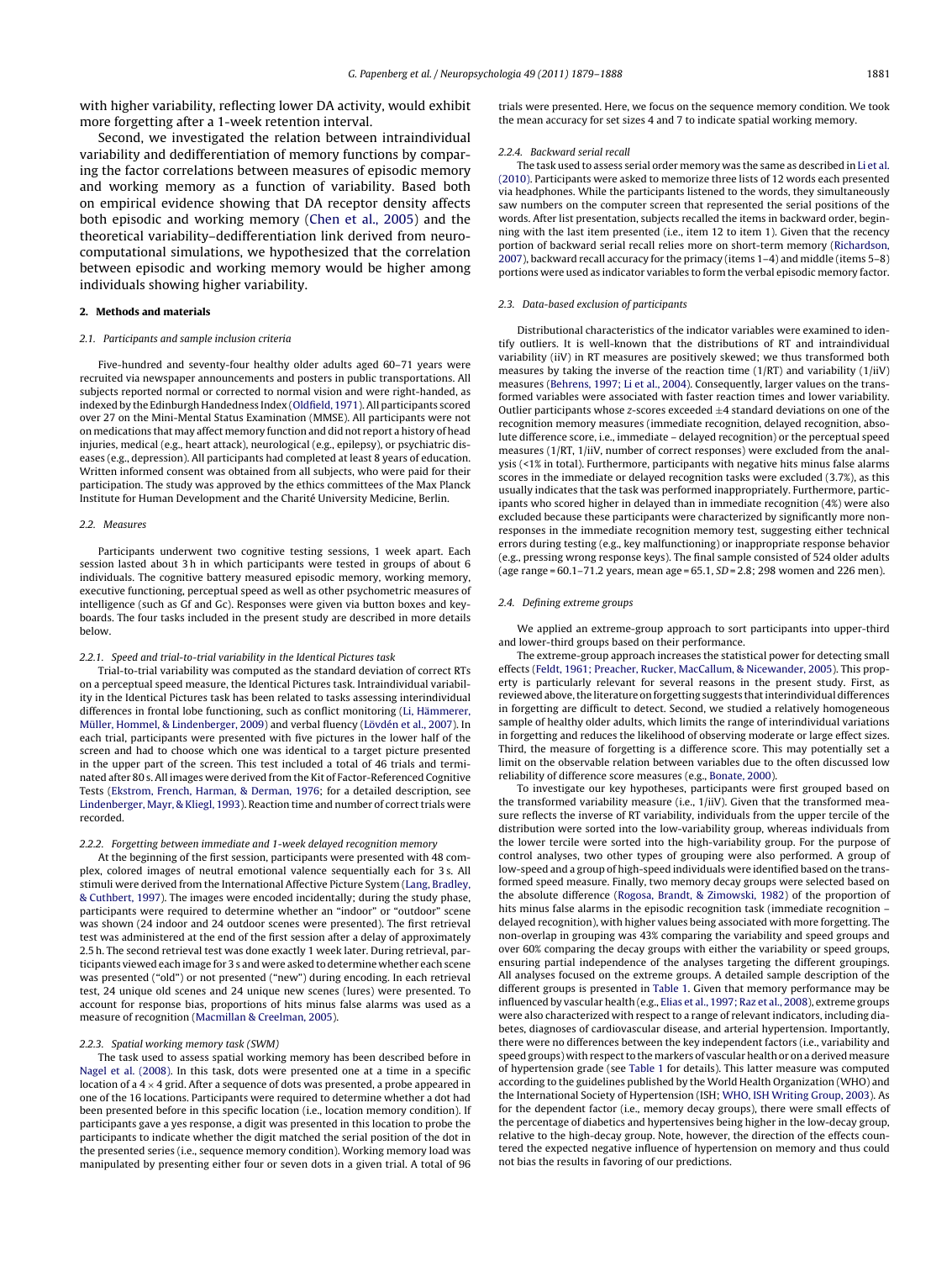# <span id="page-3-0"></span>Table 1

Demographic variables split by speed, variability, and decay groups.

|                                 | Variability grouping |                   | Speed grouping    |                  | Decay grouping   |                     |  |
|---------------------------------|----------------------|-------------------|-------------------|------------------|------------------|---------------------|--|
|                                 | Low<br>$n = 174$     | High<br>$n = 175$ | High<br>$n = 175$ | Low<br>$n = 175$ | Low<br>$n = 175$ | High<br>$n = 175$   |  |
| Demographics                    |                      |                   |                   |                  |                  |                     |  |
| Age $(M \pm SD)$                | 64.7(2.8)            | 65.4(2.8)         | 64.4(2.8)         | 65.6(2.8)        | 64.7(2.8)        | $65.4(2.7)^a$       |  |
| Women/men                       | 93/81                | 115/60            | 93/82             | 109/66           | 93/82            | 119/56 <sup>b</sup> |  |
| Year of education $(M \pm SD)$  | 10.9(1.7)            | 10.9(1.9)         | 11.0(1.6)         | 10.7(1.8)        | 10.8(1.6)        | $11.0(1.8)^c$       |  |
| State of health $(M \pm SD)$    | 3.9(0.6)             | 3.9(0.6)          | 3.9(0.6)          | 3.8(0.6)         | 3.9(0.6)         | $3.9(0.7)^c$        |  |
| MMSE $(M \pm SD)$               | 29.4(0.7)            | 29.4(0.7)         | 29.4(0.7)         | 29.4(0.7)        | 29.4(0.7)        | $29.4(0.7)^c$       |  |
| Indicators of vascular health   |                      |                   |                   |                  |                  |                     |  |
| <b>Diabetes</b>                 | 6.9%                 | 4%                | 6.3%              | 5.2%             | 8.6%             | $3.4%$ <sup>d</sup> |  |
| Cardiovascular disease          | 34.7%                | 38.9%             | 32.6%             | 36.2%            | 32.8%            | 33.7%               |  |
| Hypertension medication         | 31.8%                | 36%               | 29.1%             | 33.9%            | 28.7%            | 30.3%               |  |
| Hypertension grade $(M \pm SD)$ | 1.54(.93)            | 1.43(1.0)         | 1.61(.96)         | 1.52(1.0)        | 1.63(.92)        | $1.44(1.0)^c$       |  |
| Percentage of hypertensives     | 90.2%                | 84.6%             | 90.9%             | 84.6%            | 92.6%            | 84% <sup>e</sup>    |  |

<span id="page-3-3"></span><span id="page-3-2"></span><span id="page-3-1"></span>M = mean; SD = standard deviation; state of health is based on four self-ratings on 5-point scales (1 = poor; 5 = excellent); hypertension grades were computed based on systolic blood pressure (SBP) and diastolic blood pressure (DBP), using the 2003 World Health Organization guidelines; Grade 1: SBP = 140-159 or DBP = 90-99; Grade 2: SBP 160–179 or DBP 100–109; and Grade 3: SBP ≥ 180 or DBP ≥ 110, with Grade 1 indicating mild hypertension. For analytical purposes, normotensives were assigned a grade of zero. Participants with either of the three hypertensive grades and/or taking hypertension medication were categorized as hypertensives [\(Li et al., 2010; Raz, Rodrigue,](#page-8-17) [Kennedy, & Land, 2009\).](#page-8-17)

<span id="page-3-5"></span><span id="page-3-4"></span> $^{\rm a}$  One-way analyses of variance for chronological age: speed groups, F(1,348)=15.83, p<.001,  $\eta_p^2$  = 0.044; variability groups, F(1,347)=5.99, p<.05,  $\eta_p^2$  = 0.017; decay groups,  $F(1,348) = 5.10$ ,  $p < .05$ ,  $\eta_p^2 = 0.014$ .

oups, F(1,348)=5.10, p < .05,  $\eta_p^2 = 0.014$ .<br><sup>b</sup> Variability groups,  $\chi_{\rm sex}^2(1, n = 349) = 5.45$ , p < .05; decay groups,  $\chi_{\rm sex}^2(1, n = 350) = 8.09$ , p < .01.<br><sup>c</sup> n.s.

<sup>d</sup> Variability and Speed groups,  $\chi^2_{\text{diabletes}}(1) = n.s.$ ; decay groups,  $\chi^2_{\text{diabletes}}(1, n = 349) = 4.16$ , p < .05.

 $^{\rm e}$  Variability and Speed groups,  $\chi^2_{\rm hypertensives}(1)=n.s.;$  decay groups,  $\chi^2_{\rm hypertensives}(1,n=349)=6.22,$  p < .05.

# 3. Results

# 3.1. Summary of analyses and covariates

Behavioral data, testing our first hypothesis that variability is related to forgetting, and demographic data were analyzed using SPSS for Windows 15.0 (SPSS, Chicago, IL). In addition, we conducted two sets of comparison analyses (i.e., the effects of speed grouping on forgetting and the effect of memory decay grouping on variability and speed) to ascertain that the predicted effect of processing variability on forgetting is unique. For all analyses, partial eta squared ( $\eta_p^2$ ) was used to indicate effect sizes and the alpha level was set to  $p = .05$ . Four covariates were included in the analysis of covariance (ANCOVA) reported below. Chronological age was entered as a covariate to control for differences in age among extreme groups (see [Table 1\).](#page-3-0) Sex was used as a covariate for two reasons: (i) the female advantage in episodic memory is a common finding (e.g., [Herlitz, Nilsson, & Bäckman,](#page-7-22) [1997\),](#page-7-22) and (ii) unequal distributions of sex in the extreme groups, with women being overrepresented in the high-variability and high-decay groups (see [Table 1\).](#page-3-0) Third, because larger variability is usually associated with higher mean response times (e.g., [Shammi,](#page-9-6) [Bosman, & Stuss, 1998\),](#page-9-6) mean RT in the Identical Pictures task was used as a covariate in order to ensure that group differences in variability were not due to group differences in speed (i.e., 1/RT). Conversely, intraindividual variability was covaried out in analyses involving the speed groups. Finally, the number of correctly completed items in the Identical Pictures task was chosen as a forth covariate in all analyses with the variability groups because previous research has shown that accuracy on measures of perceptual speed predicts changes in episodic memory ([Hertzog, Dixon,](#page-7-23) [Hultsch, & MacDonald, 2003\).](#page-7-23)

To test our second hypothesis that individuals with greater processing fluctuations also show more dedifferentiated memory functions, we examined the latent factor correlations between measures of working memory and episodic memory in the highand low-variability groups using structural equation modeling (SEM; [Kline, 2005\).](#page-8-19) First, measurement invariance between highand low-variability groups was evaluated by applying multiple

group confirmatory factor analyses using AMOS 7.0 ([Arbuckle,](#page-7-24) [2006a, b; Byrne, 2004\).](#page-7-24)

A series of progressively more stringent models was evaluated, constraining different aspects of the measurement models (factor loadings, residuals, factor covariances) to be equal across variability groups. Given that the more constrained models were nested within the initial model, the difference in  $\chi^2$  fit statistics  $(\Delta \chi^2)$  was used to determine whether the more parsimonious model could be accepted. The alpha-level for statistical decisions regarding difference in  $\chi^2$  fit statistics was set at the .05 level. For reasons given above, sex and chronological age were included as covariates in all SEM analyses as well. The following fit indices were used to examine model fit for the confirmatory factor analyses: the normed chi-square  $(\chi^2/df)$ , Akaike's information criterion (AIC), the root mean square error of approximation (RMSEA), and the comparative fit index (CFI; see [Kline, 2005,](#page-8-19) for interpretation of these indices). Behavioral data used in latent factor analyses were transformed into z scores across the variability groups. The assumption of multivariate normality was tenable, as Mardia's coefficient of multivariate kurtosis provided by AMOS was not statistically significant  $(p > .05)$ .

# 3.2. The relation between intraindividual variability and forgetting

Central to our hypothesis about the relation between variability and forgetting, we conducted a two-way mixed design repeated measures ANCOVA with variability group (low, high) as betweensubjects factor and session (immediate, delayed recognition) as within-subjects factor. This analysis yielded a significant effect for the critical interaction between variability group and session,  $F(1,343)$  = 4.0, p < .05,  $\eta_p^2 = 0.011$ . As can be seen in [Fig. 1A,](#page-4-0) although the two variability groups performed equally well in immediate recognition memory, individuals in the high-variability group performed worse in the delayed recognition condition, indicating more had been forgotten, than individuals in the low-variability group. There were no overall main effects of variability group  $(F<1)$  and session ( $F = 2.94$ , *n.s.*).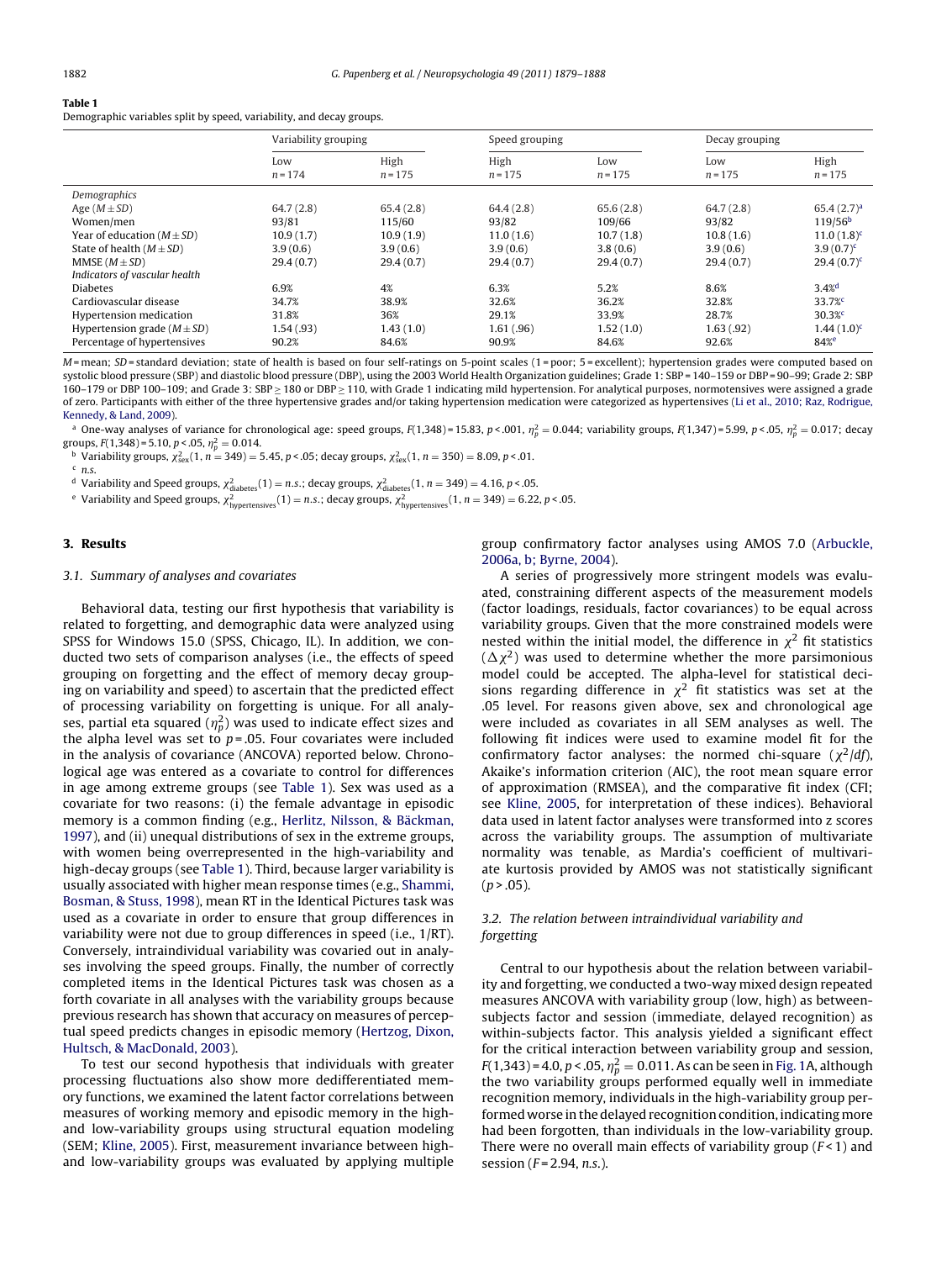<span id="page-4-0"></span>

Fig. 1. (A) Immediate and delayed recognition for the low-  $(n=174)$  and high-  $(n=175)$  variability group. (B) Immediate and delayed recognition for the low-  $(n=175)$  and high-  $(n = 175)$  speed group. Error bars represent one standard error around the mean.

<span id="page-4-1"></span>As for the comparison analyses, a speed group (low, high)  $\times$  session (immediate, delayed recognition) mixed ANCOVA revealed only a significant main effect of speed group,  $F(1,345) = 5.3$ ,  $p<$ .05,  $\eta_p^2$  = 0.015. As can be seen in [Fig. 1B](#page-4-0), individuals in the low-speed group showed lower performance overall. However, speed was not associated with more forgetting, because the speed group  $\times$  forgetting interaction was not reliable (p > .10). In two univariate ANCOVAs, we also tested whether the decay groups (low, high) would differ with respect to intraindividual variability and mean reaction time. However, for these control analyses, we did not find any significant main effects of group on intraindividual variability,  $F(1,344) = 2.3$ , n.s., nor on mean reaction time,  $F(1,345) = 1.8$ , n.s.

# 3.3. The relation between intraindividual variability and memory dedifferentiation

In the first step, a factor model was specified with two latent variables, each with two indicators. [Fig. 2](#page-4-1) displays a graphical representation of the factor model. The reference model (Model 1) was identified by fixing the variances of the latent variables to 1 and constraining the factor loadings for each factor to be equal in each group, testing for configural invariance. The fit of this reference model (Model 1) was acceptable,  $\chi^2(16)$  = 35.48, p < 01, AIC = 87.5, RMSEA = .059, 90% CIRMSEA [.03, 09], CFI = .93. The second, more constrained, model (Model 2) tested the hypothesis of identical magnitude of factor loadings across groups, i.e., metric (or weak) factorial invariance; cf. [Meredith \(1964\).](#page-8-20) Model 2 also exhibited an acceptable fit,  $\chi^2(18) = 36.14$ ,  $p < .01$ , AIC = 84.1, RMSEA = .054, 90% CI<sub>RMSEA</sub> [.03, 08], CFI = .93, and the restriction did not result in significantly worse fit compared to Model 1,  $\Delta \chi^2$  = .66,  $\Delta df = 2$ , p > .05. Next, in addition to factor loadings, the residual variances were constrained to be the same across groups (Model 3). The fit of Model 3 remained acceptable,  $\chi^2(24)$  = 48.98, p < .01, AIC = 85.0, RMSEA = .055, 90% CIRMSEA [.03, 08], CFI = .91. However, the chi-square difference test was significant,  $\Delta \chi^2$  = 12.84,  $\Delta df = 6$ ,  $p$  < 0.05, indicating that the residual variances could not be equated across the two variability groups. The level of invariance achieved (i.e., metric invariance) was maintained for the analyses of factor intercorrelations. We then specified a model in which the interfactor correlations for the two groups were constrained to be equal,  $\chi^2(19)$  = 43.20, p < .01, AIC = 89.2, RMSEA = .061, 90% CI<sub>RMSEA</sub> [.04, 09], CFI = .91 (Model 4). A direct comparison to Model 2 revealed

that this equality constraint was associated with a reliable decrement in model fit,  $\Delta \chi^2$  = 7.06,  $\Delta df$  = 1, p < .05, indicating that the factor intercorrelations differed significantly between the two variability groups. Thus, Model 2 of metric invariance but different factor correlations exhibited the best fit. In this model, the correlation between the working memory and episodic memory factors was higher in the high-variability group ( $r = .63$ ,  $p < .001$ ) compared to the low-variability group ( $r = 0.25$ ,  $p < 0.05$ ). [Fig. 2](#page-4-1) displays the stan-



Fig. 2. Factor model used in multiple group analyses on the relation between variability and dedifferentiation of memory processes (shown here is Model 2, the metric invariant model, see text and [Table 2\).](#page-5-0) The standardized factor loadings and interfactor correlation for the high-variability group are shown in parentheses. Sex and chronological age are not shown in the figure, but were included as covariates on the latent constructs in all analyses. SWM, spatial working memory factor; VEM, verbal episodic memory factor; SWM1, SWM accuracy for sequence memory set size 4 condition; SWM2, SWM accuracy for sequence memory set size 7 condition; VEM1, backward recall for primacy portion (items 1–4); VEM2, backward recall for middle portion (items 5–8).  $\gamma p$  < .05 and  $\gamma p$  < .001.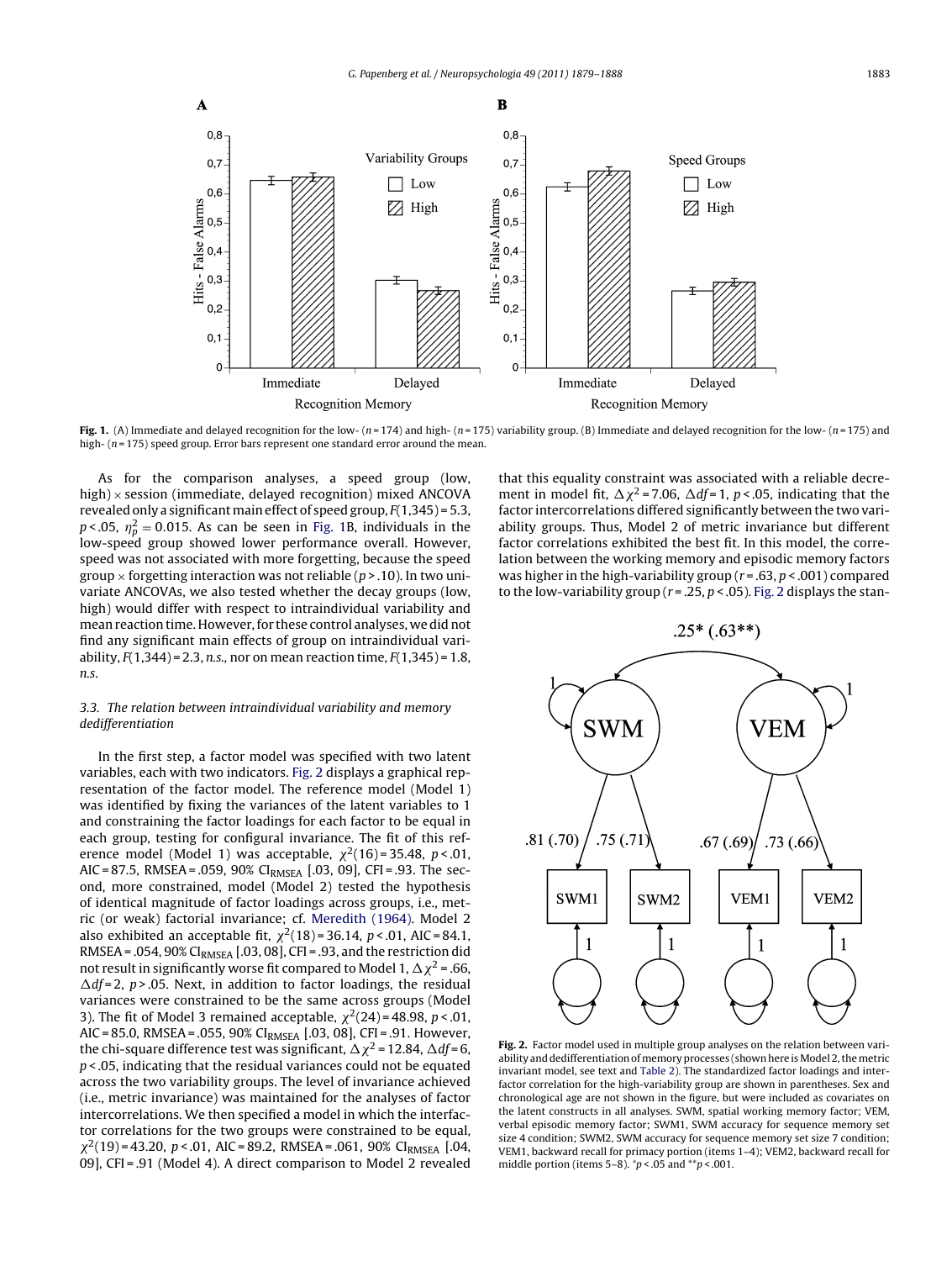# <span id="page-5-0"></span>Table 2

Fit indices for models testing different degrees of measurement invariance for the high- and low-variability groups with chronological age and sex as covariates on latent constructs.

| Model                                          | ν۷    | df | $\chi^2$ /df | <b>AIC</b> | <b>RMSEA</b> | 90% CI for RMSEA | <b>CFI</b> | $\Delta x^2$             | $\Delta$ df              | $\Delta p$ |
|------------------------------------------------|-------|----|--------------|------------|--------------|------------------|------------|--------------------------|--------------------------|------------|
| Model 1:                                       |       |    |              |            |              |                  |            |                          |                          |            |
| Configural invariance                          | 35.48 | 16 | 2.22         | 87.5       | .059         | [.03, .09]       | .93        | $\overline{\phantom{0}}$ | $\overline{\phantom{0}}$ |            |
| Model 2:                                       |       |    |              |            |              |                  |            |                          |                          |            |
| Metric invariance                              | 36.14 | 18 | 2.01         | 84.1       | .054         | [.03, .08]       | .93        | .66                      |                          | .719       |
| Model 3:                                       |       |    |              |            |              |                  |            |                          |                          |            |
| Metric invariance and equal residual variances | 48.98 | 24 | 2.04         | 85.0       | .055         | [.03, .08]       | .91        | 12.84                    | 6                        | .046       |
| Model 4:                                       |       |    |              |            |              |                  |            |                          |                          |            |
| Metric invariance and equal factor covariance  | 43.20 | 19 | 2.27         | 89.2       | .061         | [.04, .09]       | .91        | 7.06                     |                          | .008       |

AIC, Akaike's information criterion; RMSEA, root mean square error of approximation; CI, confidence interval; CFI, comparative fit index.

dardized factor loadings and the interfactor correlations of Model 2. Fit statistics are summarized in [Table 2.](#page-5-0)

Given that measures of perceptual speed are often regarded as sensitive indicators of cognitive aging ([Salthouse, 1996\),](#page-8-21) we also conducted comparison analyses with the speed grouping. In this case, we were able to establish configural and metric invariance. In addition, equating the residual variances and the factor covariances across groups did not result in significantly worse model fit. Importantly, constraining the factor correlations in this case, however, did not lead to a reduction in fit, indicating that the correlations between the memory factors can be constrained to be equal  $(r = .39, p < .001)$  for both speed groups (due to space limitation, other details about the control analysis, such as raw correlations, model fit statistics, factor loadings, and interfactor correlations for the model with the best fit, are reported in the [Appendix\).](#page-6-0)

## 4. Discussion

In light of recent empirical findings of (i) lower DA D2 receptor density being associated with greater performance variability in episodic memory ([MacDonald, Cervenka, et al., 2009\),](#page-8-6) and (ii) the involvement of DA in episodic memory consolidation [\(Bethus et al.,](#page-7-12) [2010; O'Carroll et al., 2006\),](#page-7-12) we hypothesized that individuals with higher intraindividual variability would exhibit more forgetting, presumably reflecting suboptimal dopaminergic neuromodulation. Furthermore, we examined whether higher processing variability is associated with the dedifferentiation of memory functions. Based on (i) neurocomputational modeling work linking suboptimal DA modulation to increases in performance variability and subsequent dedifferentiation ([Li, Lindenberger, et al., 2001\)](#page-8-4) and (ii) findings documenting that working memory and episodic memory both are related to DA functioning ([Bäckman et al., 2000; Chen et al., 2005;](#page-7-25) [Erixon-Lindroth et al., 2005\),](#page-7-25) we hypothesized that higher performance variability would result in higher correlations between these memory functions.

As expected, intraindividual variability was associated with amount of forgetting, independent of mean performance levels, with the high-variability group showing more forgetting than the low-variability group. The relation between processing variability and forgetting was unique, as the comparison analyses using speed and forgetting as grouping criteria yielded very different patterns of results. These findings are in line with previous studies suggesting that, although intraindividual variability and speed share substantial variance, RT variability as a measure provides information beyond mean RT ([Li et al., 2004, 2009; Ram, Rabbitt,](#page-8-2) [Stollery, & Nesselroade, 2005; Schmiedek, Lövdén, & Lindenberger,](#page-8-2) [2009\).](#page-8-2) Grouping participants on a memory difference score (i.e., immediate-delayed recognition memory) did not yield statistically reliable between-group differences either with respect to performance variability or processing speed; grouping based on mean reaction time revealed a main effect of group on overall episodic memory performance, but did not have an effect on forgetting.

In this study, we found that individual differences in processing variability predict episodic memory forgetting in old age. This finding is noteworthy given the notorious difficulties in isolating individual differences or experimental manipulations that uniquely predict forgetting (see [MacDonald, Stigsdotter-Neely, et al., 2006,](#page-8-7) for review). At the same time, our results are in line with two sets of evidence underscoring DA's effect on processing noise and memory consolidation. Both earlier computational theories [\(Li, Lindenberger, et al., 2001\)](#page-8-4) as well as recent empirical results from receptor imaging studies ([MacDonald, Cervenka, et al., 2009\)](#page-8-6) suggest that individual differences in DA signaling affect performance variability. Furthermore, several lines of findings show that DA is involved in long-term episodic memory. Animal research shows that stimulation of dopamine receptors in the hippocampus enhances memory performance by facilitating long-term potentiation [\(Frey, Huang, & Kandel, 1993; Huang & Kandel, 1995\),](#page-7-26) a cellular mechanism critical to long-term memory [\(Cooke & Bliss, 2006\).](#page-7-27) Based on these findings, it has been suggested that a functional loop involving the dopaminergic midbrain and the hippocampus controls long-term memory formation (for review, see [Lisman &](#page-8-9) [Grace, 2005\).](#page-8-9) In healthy adults, this notion is supported by a PET study that found a strong relationship between striatal DA D2 receptor binding and a measure of episodic memory [\(Cervenka](#page-7-10) [et al., 2008\).](#page-7-10) Further, imaging studies have documented that coactivation of dopaminergic midbrain regions (substantia nigra and ventral tegmental area) and the hippocampus during encoding is associated with enhanced long-term memory formation of rewardrelated stimuli ([Adcock, Thangavel, Whitfield-Gabrieli, Knutson,](#page-7-28) [& Gabrieli, 2006; Wittmann et al., 2005\).](#page-7-28) Also in line with our findings, animal data show that infusion of DA antagonist in the hippocampus impairs long-term memory, but leaves short-term memory intact ([Bethus et al., 2010; O'Carroll et al., 2006\).](#page-7-12) Another study highlights the importance of DA availability after 12 h for memory consolidation ([Rossato, Bevilaqua, Izquierdo, Medina, &](#page-8-22) [Cammarota, 2009\).](#page-8-22) These authors observed a rapid decay of already existing fearful memories after the injection of a D1 receptor antagonist into the hippocampus of rats 12 h after a fearful experience, whereas the injection of a D1 agonist resulted in a persistent fear memory.

Our finding of individual differences in perceptual speed being related to overall memory performance, but not to forgetting, suggests that individual differences in speed, though also related to DA modulation (e.g., [Bäckman et al., 2000; Volkow et al., 1998\),](#page-7-25) may primarily arise from other factors contributing to structural and metabolic integrity in the brain (e.g., [Bucur et al., 2008; Charlton,](#page-7-29) [Barrick, Markus, & Morris, 2010; Kochunov et al., 2010; Madden,](#page-7-29) [Bennett, & Song, 2009\).](#page-7-29) For instance, measures of cognitive and motor speed have been linked to neuroimaging indicators of myelin breakdown in older adults [\(Bartzokis et al., 2007, 2010\).](#page-7-30) This relationship between myelin and speed is further evidenced in patients with demyelinating diseases, such as multiple sclerosis, who show reduced information processing speed compared to healthy con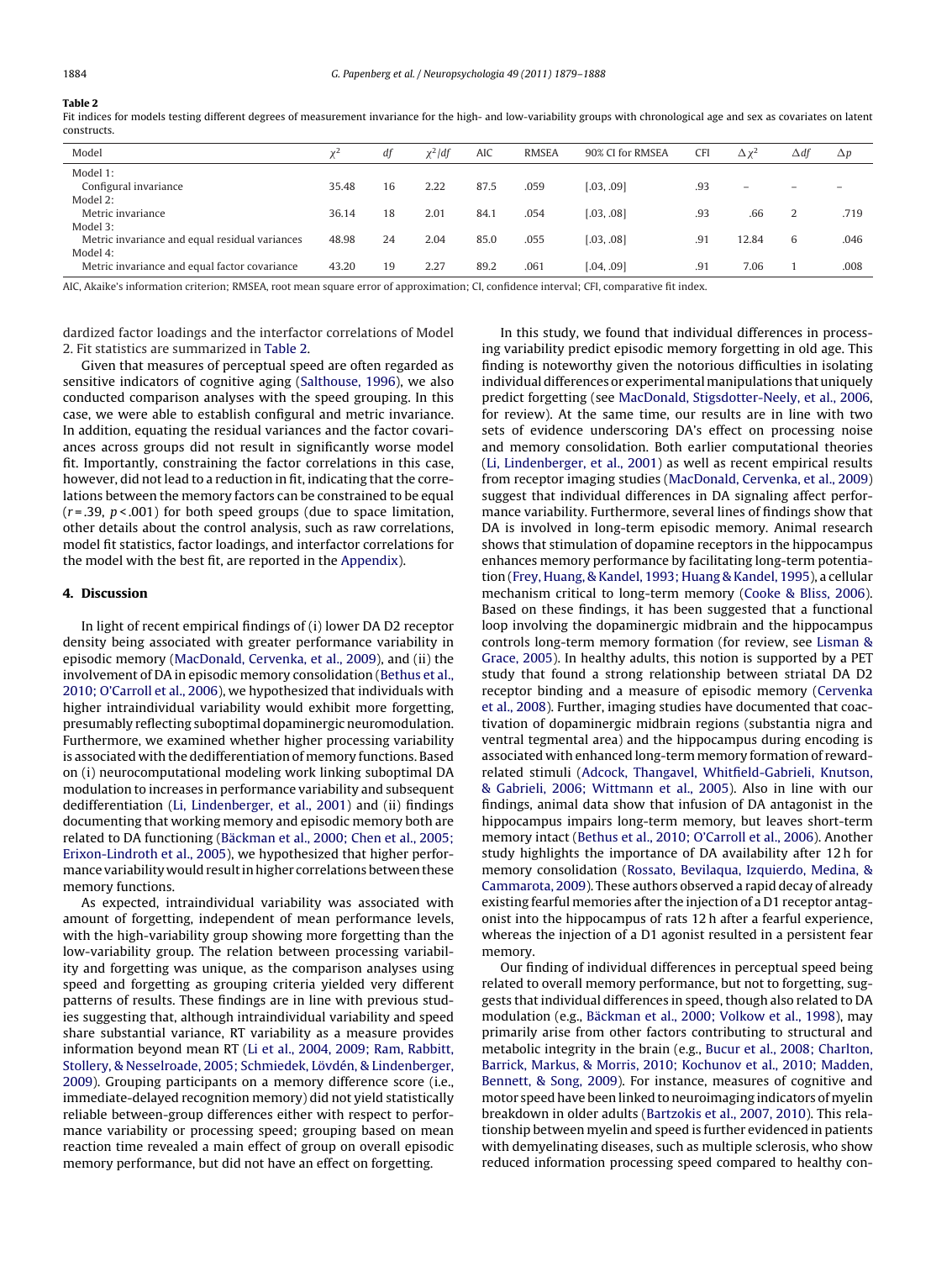trols (e.g., [Kail, 1998\).](#page-8-23) Myelin degeneration has also been suggested to, at least partly, underlie aging-related changes in white matter integrity ([Davis et al., 2009\).](#page-7-31) Of special interest, our finding of speed grouping being associated with overall memory performance is in agreement with recent data showing that processing speed had virtually identical effects in mediating the associations between white matter integrity and immediate and delayed memory [\(Charlton et al., 2010\).](#page-7-32) Thus, the observed differential effects of speed and variability on mean episodic memory performance and forgetting, respectively, might reflect the relative contributions of different brain mechanisms underlying speed and variability measures.

Regarding the relation between performance variability and dedifferentiated memory functions, we found that the correlation between episodic memory and spatial working memory was considerably higher in the high-variability than in the low-variability group ( $r = .63$  for higher variability vs.  $r = .25$  for lower variability). This finding was unique to the variability grouping: results from the comparison analyses using speed as the grouping factor did not affect the relation between these two memory functions  $(r = .39$  for both the high- and low-speed groups). Thus far, other than the theoretical link explicated in earlier computational studies ([Li & Lindenberger, 1999; Li & Sikström, 2002\),](#page-8-5) the association between performance variability and ability dedifferentiation has only been investigated indirectly in an age-heterogeneous lifespan sample [\(Li et al., 2004\).](#page-8-2) Critically, the present results extend this finding to a relatively narrow age sample of older adults (cf. [Hofer & Sliwinski, 2001\) a](#page-7-33)nd more directly examined the effect of within-person variability on process dedifferentiation through the extreme-group design.

We focused on two cognitive domains (i.e., working memory and episodic memory) known to be sensitive to deficits in dopaminergic neuromodulation (e.g., [Aalto, Brück, Laine, Någren,](#page-7-34) [& Rinne, 2005; Bäckman et al., 2000; Erixon-Lindroth et al., 2005;](#page-7-34) [McNab et al., 2009; Nyberg et al., 2009; Sawaguchi & Goldman-](#page-7-34)Rakic, [1991; Schott et al., 2006\).](#page-7-34) These two memory functions share similar underlying neural networks, involving the frontostriatal circuitry (e.g., [Chen et al., 2005; Fletcher, Shallice, & Dolan,](#page-7-16) [1998; Fletcher, Shallice, Frith, Frackowiak, & Dolan, 1998; Smith](#page-7-16) [& Jonides, 1999\)](#page-7-16) and the medial temporal lobe (e.g., [Axmacher](#page-7-35) [Elger, & Fell, 2009; Ezzyat & Olson, 2008; Park et al., 2003; Piekema](#page-7-35) [et al., 2007; Squire, Stark, & Clark, 2004\).](#page-7-35) Striatal D2 receptor density has been associated with measures of episodic memory and working memory [\(Bäckman et al., 2000; Chen et al., 2005; Erixon-](#page-7-25)Lindroth [et al., 2005\).](#page-7-25) Similarly, D2 binding in the hippocampus was associated not only with episodic memory, but also with executive functioning ([Takahashi et al., 2007, 2008\),](#page-9-4) the latter being closely related to spatial-working memory ([Busch et al., 2005; Fisk](#page-7-36) [& Sharp, 2003; Rudkin, Pearson, & Logie, 2007\).](#page-7-36) Juxtaposing this evidence and the theoretical link between variability and dedifferentiation ([Li, Lindenberger, et al., 2001\),](#page-8-4) our data suggest that suboptimal DA modulation may lead to increases in both withinperson and between-person variability in episodic and working memory, resulting in a higher factor correlation of these two memory functions.

<span id="page-6-0"></span>Some limitations of the present investigation should be acknowledged. First, we used an extreme-group design for data analysis. The main advantage of this design is its greater statistical power for hypothesis testing. However, it should also be underscored that the increased power may come with a cost in overestimating population effect sizes [\(Preacher et al., 2005\).S](#page-8-24)econd, dopamine neuromodulation was not directly measured. As noted above, increases in intraindividual reaction time variability may also be due to structural and functional brain changes ([MacDonald,](#page-8-0) [Li, et al., 2009; MacDonald, Nyberg, et al., 2006\).](#page-8-0) Specifically, increased trial-to-trial variability is associated with smaller white matter volume ([Walhovd & Fjell, 2007\)](#page-9-7) and white matter hyperintensities in the frontal lobes in healthy older adults [\(Bunce et al.,](#page-7-37) [2007\).](#page-7-37) Intraindividual variability has also been linked to graymatter integrity, particularly in the frontal cortex [\(Murtha et al.,](#page-8-25) [2002; Stuss et al., 2003\).](#page-8-25) In addition, increased functional brain activations have been related to lower intraindividual variability and better word recognition in older adults [\(MacDonald, Nyberg,](#page-8-26) [Sandblom, Fischer, & Bäckman, 2008\)](#page-8-26) as well as higher intraindividual variability and lower executive functioning in middle-age adults [\(Bellgrove, Hester, & Garavan, 2004\).](#page-7-38) Other factors such as higher stress ([Sliwinski, Smyth, Hofer, & Stawski, 2006\)](#page-9-8) and sleep deprivation [\(Habeck et al., 2004\)](#page-7-39) may also result in increased reaction time variability. Thus, in view of other operating factors, it is important to link deficient dopaminergic neuromodulation more directly to greater performance variability, forgetting, and dedifferentiation in future studies. Here, additional information based on receptor imaging and genetics would be especially useful.

Third, related to this point, the question remains whether intraindividual RT variability is a qualitatively distinct marker of dopamine status. This issue is of theoretical significance because other indices, such as fluid intelligence, have also been associated with intraindividual variability ([Li et al., 2004, 2009; Rabbitt,](#page-8-2) [Osman, Moore, & Stollery, 2001; Ram et al., 2005\)](#page-8-2) and dopamine neuromodulation (e.g., [Bäckman et al., 2000; Bolton et al., 2010;](#page-7-25) [Volkow et al., 1998\).](#page-7-25) Direct comparisons of the associations of variability measures and other indices of cognitive performance to dopamine neuromodulation are needed to shed light on this issue.The present study makes two novel contributions to the existing literature on performance variability. First, interindividual differences in trial-to-trial variability are related to interindividual changes in levels of performance at the intermediate timescale, i.e., episodic memory forgetting over 1 week. Second, grouping individuals into high- and low-variability groups provided a more direct way to examine the relation between processing variability and the dedifferentiation of memory functions. Together, our findings support the idea that processing fluctuation is an important marker of cognitive and presumably of neural integrity. Genetic, neuromodulatory, and other brain mechanisms contributing to individual differences in processing fluctuation may not only affect specific cognitive processes, but also the functional organization of a cognitive system as a whole (cf. [Li et al., 2004; Li, Brehmer, Shing,](#page-8-2) [Werkle-Bergner, & Lindenberger, 2006\).](#page-8-2)

# Conflict of interest statement

The authors declare that there is no conflict of interest.

## Acknowledgements

This research was supported by the Max Planck Society, including grants from the innovation fund of the Max Planck Society (M.FE.Abild0005). It was also supported by a grant from the German Federal Ministry of Education and Research to the Berlin NeuroImaging Center (01G00501). L.B. was supported by the Swedish Research Council (521-2007-2892), Swedish Brain Power, and by an Alexander von Humboldt Research Award. G.P. is a fellow of the International Max Planck Research School, The Life Course: Evolutionary and Ontogenetic Dynamics (LIFE). The authors thank Kirsten Becker, Ute Martin, Ludmila Müller, and the other research assistants for their help.

# Appendix A. Supplementary data

Supplementary data associated with this article can be found, in the online version, at [doi:10.1016/j.neuropsychologia.2011.03.013.](http://dx.doi.org/10.1016/j.neuropsychologia.2011.03.013)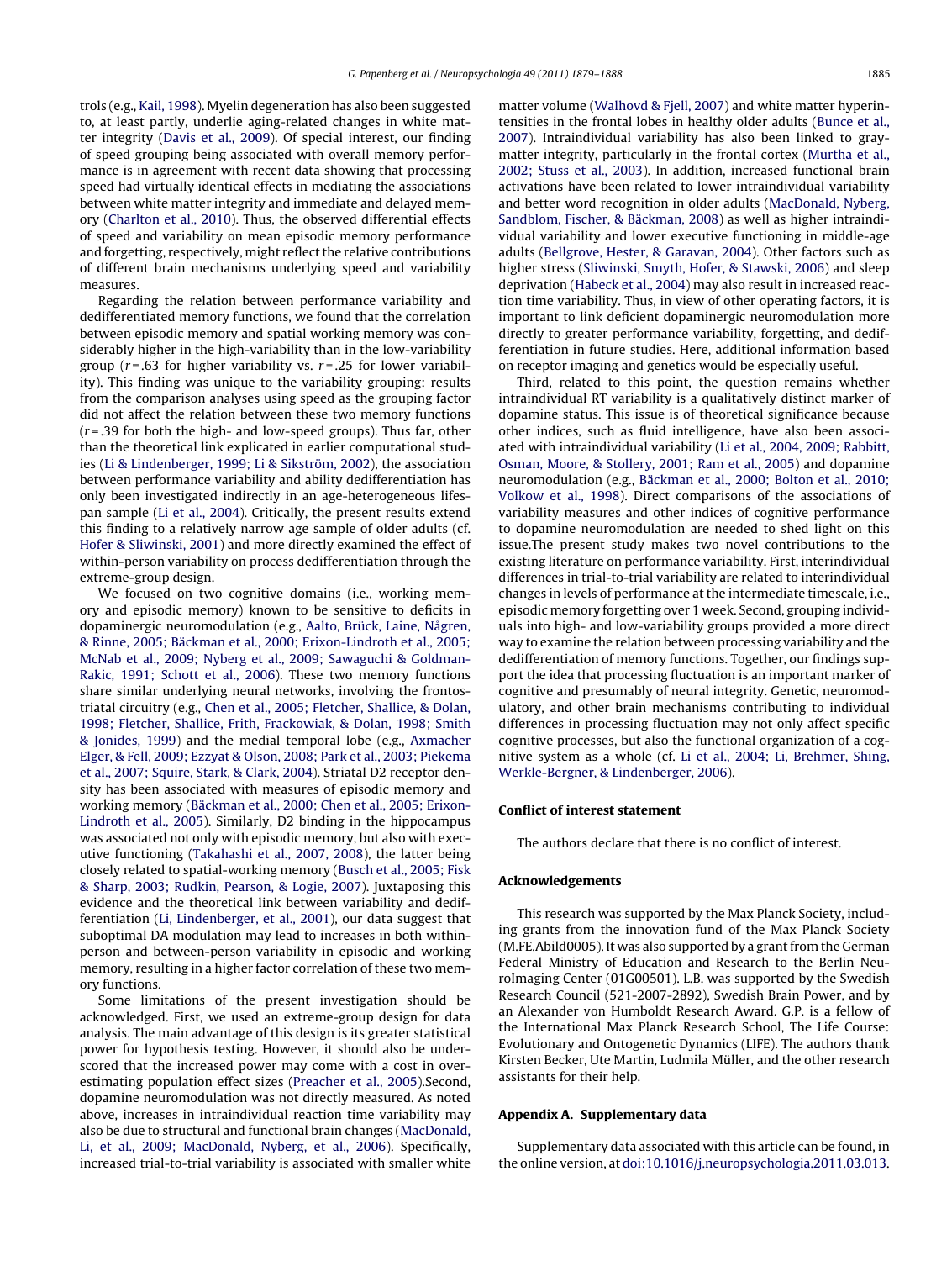#### <span id="page-7-34"></span><span id="page-7-31"></span><span id="page-7-28"></span><span id="page-7-5"></span><span id="page-7-4"></span>References

- <span id="page-7-24"></span><span id="page-7-15"></span>Aalto, S., Brück, A., Laine, M., Någren, K., & Rinne, J. (2005). Frontal and temporal dopamine release during working memory and attention tasks in healthy humans: A positron emission tomography study using the high affinity dopamine D2 receptor ligand [11C] FLB 457. Journal of Neuroscience, 25, 2471–2477. doi:10.1523/JNEUROSCI.2097-04.2005
- <span id="page-7-35"></span><span id="page-7-11"></span>Adcock, R. A., Thangavel, A., Whitfield-Gabrieli, S., Knutson, B., & Gabrieli, J. D. (2006). Reward-motivated learning: Mesolimbic activation precedes memory formation. Neuron, 50, 507–517. doi:10.1016/j.neuron.2006.03 036
- <span id="page-7-25"></span><span id="page-7-17"></span>Arbuckle, J. L. (2006a). Amos (Version 7.0) [Computer Program]. Chicago: SPSS.
- Arbuckle, J. L. (2006b). Amos 7.0 User's Guide. Chicago: SPSS.
- <span id="page-7-21"></span><span id="page-7-13"></span>Axmacher, N., Elger, C. E., & Fell, J. (2009). Working memory-related hippocampal deactivation interferes with long-term memory formation. Journal of Neuroscience, 29, 1052–1960. doi:10.1523/JNEUROSCI.5277-08.2009
- <span id="page-7-14"></span>Bäckman, L., Ginovart, N., Dixon, R. A., Wahlin, T. B., Wahlin, A., Halldin, C., et al. (2000). Age-related cognitive deficits mediated by changes in the striatal dopamine system. The American Journal of Psychiatry, 157, 635–637. doi:10.1176/appi.ajp.157.4.635
- <span id="page-7-30"></span>Baltes, P. B., Cornelius, S. W., Spiro, A., Nesselroade, J. R., & Willis, S. L. (1980). Integration versus differentiation of fluid/crystallized intelligence in old age. Developmental Psychology, 16, 625–635. doi:10.1037/0012-1649. 16.6.625
- <span id="page-7-19"></span>Baltes, P. B., & Lindenberger, U. (1997). Emergence of a powerful connection between sensory and cognitive functions across the adult life span: A new window to the study of cognitive aging? Psychology and Aging, 12, 12–21. doi:10.1037/0882-7974.12.1.12
- <span id="page-7-18"></span><span id="page-7-7"></span>Bartzokis, G., Lu, P. H., Geschwind, D., Tingus, K., Huang, D., Mendez, M. F., et al. (2007). Apolipoprotein E affects both myelin breakdown and cognition: Implications for age-related trajectories of decline into dementia.Biological Psychiatry, 62, 1380–1387. doi:10.1016/j.biopsych.2007.03.024
- <span id="page-7-0"></span>Bartzokis, G, Lu, P. H., Tingus, K., Mendez, M. F., Richard, A., Peters, D. G., et al. (2010). Lifespan trajectory of myelin integrity and maximum motor speed. Neurobiology of Aging, 31, 1554–1562. doi:10.1016/j.neurobiolaging.2008.08.015
- <span id="page-7-38"></span>Behrens, J. T. (1997). Principles of exploratory data analysis. Psychological Methods, 2, 131–160.
- <span id="page-7-9"></span>Bellgrove, M. A., Hawi, Z., Kirley, A., Gill, M., & Robertson, I. H. (2005). Dissecting the attention deficit hyperactivity disorder (ADHD) phenotype: Sustained attention, response variability and spatial attentional asymmetries in relation to dopamine transporter (DAT1) genotype. Neuropsychologia, 43, 1847–1857. doi:10.1016/j.neuropsychologia.2005.03.011
- <span id="page-7-26"></span><span id="page-7-12"></span>Bellgrove, M. A., Hester, R., & Garavan, H. (2004). The functional neuroanatomical correlates of response variability: Evidence from a response inhibition task. Neuropsychologia, 42, 1910–1916. doi:10.1016/j.neuropsychologia. 2004.05.007
- <span id="page-7-20"></span><span id="page-7-3"></span><span id="page-7-2"></span>Bethus, I., Tse, D., & Morris, R. G. M. (2010). Dopamine and memory: Modulation of the persistence of memory for the novel hippocampal NMDA receptor-dependent paired associates. Journal of Neuroscience, 30, 1610–1618. doi:10.1523/JNEUROSCI 2721-09.2010
- <span id="page-7-39"></span><span id="page-7-29"></span>Bolton, J. L., Marioni, R., Deary, I. J., Harris, S. E., Stewart, M., Murray, G., et al. (2010). Association between polymorphisms in the dopamine receptor D2 and catechol-O-methyltransferase genes and cognitive function. Behavior Genetics, 40, 630–638. doi:10.1007/s10519-010-9372-y
- <span id="page-7-37"></span>Bonate, P. (2000). Analysis of pretest-postest designs. Boca Raton, FL: Chapman & Hall/CRC.
- <span id="page-7-36"></span><span id="page-7-1"></span>Bucur, B., Madden, D. J., Spaniol, J., Provenzale, J. M., Cabeza, R., White, L. E., et al. (2008). Age-related slowing of memory retrieval: Contributions of perceptual speed and cerebral white matter integrity. Neurobiology of Aging, 29, 1070–1079. doi:10.1016/j.neurobiolaging.2007.02.008
- <span id="page-7-23"></span><span id="page-7-22"></span>Bunce, D., Anstey, K. J., Christensen, H., Dear, K., Wen, W., & Sachdev, P. (2007). White matter hyperintensities and within-person variability in community-dwelling adults aged 60–64 years. Neuropsychologia, 45, 2009–2015. doi:10.1016/j.neuropsychologia.2007.02.006
- <span id="page-7-33"></span><span id="page-7-10"></span>Busch, R. M., Booth, J. E., McBride, A., Vanderploeg, R. D., Curtiss, G., & Duchnick, J. J. (2005). Role of executive functioning in verbal and visual memory. Neuropsychology, 19, 171–180. doi:10.1037/0894-4105.19.2.171
- <span id="page-7-32"></span>Byrne, B. (2004). Testing for multigroup invariance using AMOS Graphics: A road less traveled. Structural Equation Modeling: A Multidisciplinary Journal, 11, 272–300, doi:10.1207/s15328007sem1102 8.
- <span id="page-7-16"></span>Cervenka, S., Bäckman, L., Cselényi, Z., Halldin, C., & Farde, L. (2008). Associations between dopamine D2-receptor binding and cognitive performance indicate functional compartmentalization of the human striatum. Neuroimage, 40, 1287–1295, doi:10.1016/j.neuroimage.2007.12.063.
- <span id="page-7-6"></span>Charlton, R. A., Barrick, T. R., Markus, H. S., & Morris, R. G. (2010). The relationship between episodic long-term memory and white matter integrity in normal aging. Neuropsychologia, 48, 114–122, doi:10.1016/ j.neuropsychologia.2009.08.018.
- <span id="page-7-27"></span><span id="page-7-8"></span>Chen, P. S., Yang, Y. K., Lee, Y. -S., Yeh, T. L., Lee, I. H., Chiu, H. L., et al. (2005). Correlation between different memory systems and striatal dopamine D2/D3 receptor density: A single photon emission computed tomography study. Psychological Medicine, 35, 197–204. doi:10.1017/S0033291704003101
- Christensen, H., Kopelman, M. D., Stanhope, N., Lorentz, L., & Owen, P. (1998). Rates of forgetting in Alzheimer dementia. Neuropsychologia, 36, 547–557, doi:10.1016/S0028-3932(97)00116-4.
- Cooke, S. F., & Bliss, T. V. P. (2006). Plasticity in the human central nervous system. Brain, 129, 1659–1673, doi:10.1093/brain/awl082.
- Craddock, N., Owen, M. J., & O'Donovan, M. C. (2006). The catechol-O-methyl transferase (COMT) gene as a candidate for psychiatric phenotypes: Evidence and lessons. Molecular Psychiatry, 11, 446–458, doi:10.1038/sj.mp.4001808.
- Davis, S. W., Dennis, N. A., Buchler, N. G., White, L. E., Madden, D. J., & Cabeza, R. (2009). Assessing the effects of age on long white matter tracts using diffusion tensor tractography. Neuroimage, 46, 530–541, doi:10.1016/j.neuroimage.2009.01.068.
- de Frias, C. M., Dixon, R. A., Fisher, N., & Camicioli, R. (2007). Intraindividual variability in neurocognitive speed: A comparison of Parkinson's disease and normal older adults. Neuropsychologia, 45, 2499–2507, doi:10.1016/j.neuropsychologia.2007.03.022.
- de Frias, C. M., Lövdén, M., Lindenberger, U., & Nilsson, L. G. (2007). Revisiting the dedifferentiation hypothesis with longitudinal multi-cohort data. Intelligence, 35, 381–392, doi:10.1016/j.intell.2006.07.011.
- Düzel, S., Munte, T. F., Lindenberger, U., Bunzeck, N., Schutze, H., Heinze, H. J., et al. (2010). Basal forebrain integrity and cognitive memory profile in healthy aging. Brain Research, 1308, 124–136, doi:10.1016/j.brainres.2009.10.048.
- Ekstrom, R. B., French, J. W., Harman, H. H., & Derman, D. (1976). Manual for kit of factor-referenced cognitive tests. NJ: Educational Testing Service.
- Elias, P. K., Elias, M. F., D'Agostino, R. B., Cupples, L. A., Wilson, P. W., Silbershatz, H., et al. (1997). NIDDM and blood pressure as risk factors for poor cognitive performance: The Framingham Study. Diabetes Care, 20, 1388–1395, doi:10.2337/diacare.20.9.1388.
- Erixon-Lindroth, N., Farde, L., Wahlin, T. B., Sovago, J., Halldin, C., & Bäckman, L. (2005). The role of the striatal dopamine transporter in cognitive aging. Psychiatry Research, 138, 1–12, doi:10.1016/j.pscychresns.2004.09.005.
- Ezzyat, Y., & Olson, I. R. (2008). The medial temporal lobe and visual working memory: Comparisons across tasks, delays, and visual similarity. Cognitive, Affective, & Behavioral Neuroscience, 8, 32–40, doi:10.3758/CABN.8.1.32.
- Feldt, L. S. (1961). The use of extreme groups to test for the presence of a relationship. Psychometrika, 26, 307–316, doi:10.1007/BF02289799.
- Fisk, J. E., & Sharp, C. A. (2003). The role of the executive system in visuo-spatial memory functioning. Brain and Cognition, 52, 364–381, doi:10.1016/ S0278-2626(03)00183-0.
- Fjell, A. M., Walhovd, K. B., Reinvang, I., Lundervold, A., Dale, A. M., Quinn, B. T., et al. (2005). Age does not increase rate of forgetting over weeks: Neuroanatomical volumes and visual memory across the adult life-span. Journal of the International Neuropsychological Society, 11, 2–15, doi:10.1017/S1355617705050046.
- Fletcher, P. C., Shallice, T., & Dolan, R. J. (1998). The functional roles of prefrontal cortex in episodic memory: I. Encoding. Brain, 121, 1239–1248, doi:10.1093/brain/121.7.1239.
- Fletcher, P. C., Shallice, T., Frith, C. D., Frackowiak, R. S., & Dolan, R. J. (1998). The functional roles of prefrontal cortex in episodic memory: II. Retrieval. Brain, 121, 1249–1256, doi:10.1093/brain/121.7.1249.
- Forbes, E. J., & Reese, H. W. (1974). Pictorial elaboration and recall of multilist paired associates. Journal of Experimental Psychology, 102, 836–840, doi:10.1037/h0036364.
- Frey, U., Huang, Y. Y., & Kandel, E. R. (1993). Effects of cAMP simulate a late stage of LTP in hippocampal CA1 neurons. Science, 260, 1661–1664, doi:10.1126/science.8389057.
- Gordon, B., & Carson, K. (1990). The basis for choice reaction time slowing in Alzheimer's disease. Brain and Cognition, 13, 148–166, doi:10.1016/ 0278-2626(90)90047-R.
- Gorus, E., De Raedt, R., Lambert, M., Lemper, J. C., & Mets, T. (2008). Reaction times and performance variability in normal aging, mild cognitive impairment, and Alzheimer's disease. Journal of Geriatric Psychiatry and Neurology, 21, 204–218, doi:10.1177/ 0891988708320973.
- Habeck, C., Rakitin, B. C., Moeller, J., Scarmeas, N., Zarahn, E., Brown, T., et al. (2004). An event-related fMRI study of the neurobehavioral impact of sleep deprivation on performance of a delayed-match-to-sample task. Cognitive Brain Research, 18, 306–321, doi:10.1016/j.cogbrainres.2003.10.019.
- Hetherington, C. R., Stuss, D. T., & Finlayson, M. A. J. (1996). Reaction time and variability 5 and 10 years after traumatic brain injury. Brain Injury, 10, 473–486, doi:10.1080/026990596124197.
- Herlitz, A., Nilsson, L. G., & Bäckman, L. (1997). Gender differences in episodic memory. Memory and Cognition, 25, 801–811, doi:10.1111/j.1467-8721. 2008.00547.x.
- Hertzog, C., Dixon, R. A., Hultsch, D. F., & MacDonald, S. W. S. (2003). Latent change models of adult cognition: Are changes in processing speed and working memory associated with changes in episodic memory? Psychology and Aging, 18, 755–769, doi:10.1037/0882-7974.18.4.755.
- Hofer, S. M., & Sliwinski, M. J. (2001). Understanding ageing: An evaluation of research designs for assessing the interdependence of ageing-related changes. Gerontology, 47, 341–352, doi:10.1159/000052825.
- Huang, Y. Y., & Kandel, E. R. (1995). D1/D5 receptor agonists induce a protein synthesis-dependent late potentiation in the CA1 region of the hippocampus. Proceedings of the National Academy of Sciences of the United States of America, 92, 2446–2450. doi:10.1073/pnas.92.7.2446
- Hultsch, D. F., MacDonald, S. W. S., Hunter, M. A., Levy-Bencheton, J., & Strauss, E. (2000). Intraindividual variability in cognitive performance in older adults: Comparison of adults with mild dementia, adults with arthritis, and healthy adults. Neuropsychology, 14, 588–598, doi:10.1037/0894-4105. 14.4.588.
- Huppert, F. A., & Kopelman, M. D. (1989). Rates of forgetting in normal aging: A comparison with dementia. Neuropsychologia, 27, 849–860, doi:10.1016/0028-3932(89)90008-0.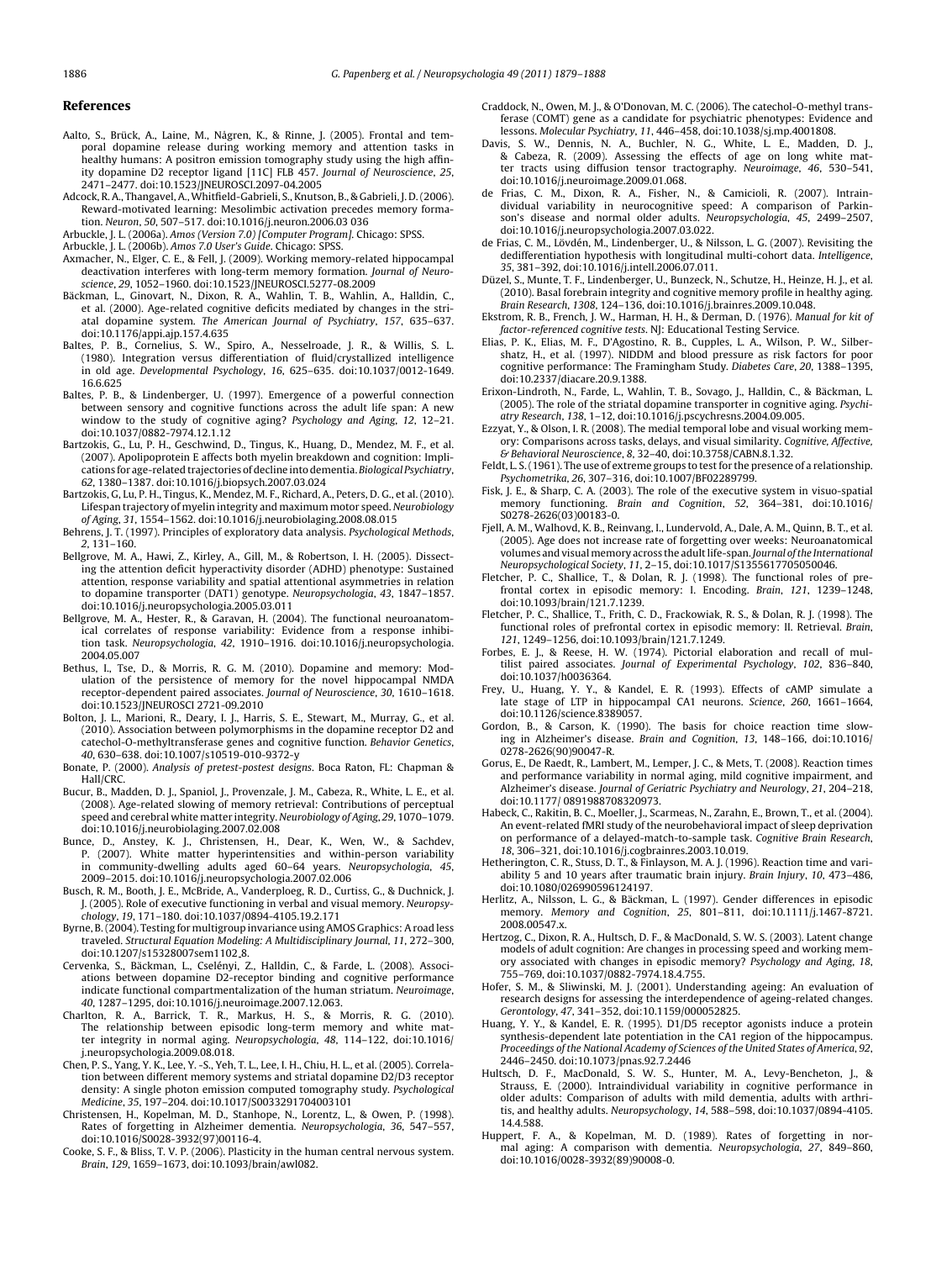- <span id="page-8-23"></span><span id="page-8-19"></span><span id="page-8-15"></span><span id="page-8-1"></span>Kail, R. (1998). Speed of information processing in patients with multiple sclerosis. Journal of Clinical and Experimental Neuropsychology, 20, 98–106, doi:10.1076/jcen.20.1.98.1483.
- Klein, C., Wendling, K., Huettner, P., Ruder, H., & Peper, M. (2006). Intra-subject variability in attention-deficit hyperactivity disorder. Biological Psychiatry, 60, 1088–1097, doi:10.1016/j.biopsych.2006.04.003.
- Kline, R. B. (2005). Principles and practice of structural equation modeling (2nd ed.). New York: Guilford Press.
- <span id="page-8-8"></span>Knotek, P. C., Bayles, K. A., & Kaszniak, A. W. (1990). Response consistency on a semantic memory task in persons with dementia of the Alzheimer type. Brain and Language, 38, 465–475, doi:10.1016/0093-934X(90)90131-Y.
- Kochunov, P., Coyle, T., Lancaster, J., Robin, D. A., Hardies, J., Kochunov, V., et al. (2010). Processing speed is correlated with cerebral health markers in the frontal lobes as quantified by neuroimaging. Neuroimage, 49, 1190–1199, doi:10.1016/j.neuroimage.2009.09.052.
- <span id="page-8-25"></span><span id="page-8-20"></span><span id="page-8-14"></span>Kopelman, M. D. (1985). Rates of forgetting in Alzheimer-type demen-<br>tia and Korsakoff's syndrome. Neuropsychologia, 23, 623-638 and Korsakoff's syndrome. Neuropsychologia, 23, 623–638, doi:10.1016/0028-3932(85)90064-8.
- <span id="page-8-16"></span>Kopelman, M. D. (1992). Storage, forgetting and retrieval in the anterograde and retrograde amnesia of Alzheimer dementia. In L. Bäckman (Ed.), Memory functioning in dementia (pp. 45–71). Amsterdam: Elsevier Science Publishers.
- Lang, P. J., Bradley, M. M., & Cuthbert, B. N. (1997). International Affective Picture System (IAPS): Technical manual and affective ratings. Gainesville, FL: NIMH Center for the Study of Emotion and Attention, University of Florida.
- <span id="page-8-17"></span>Li, S. -C., Aggen, S. H., Nesselroade, J. R., & Baltes, P. B. (2001). Short-term fluctuations in elderly people's sensorimotor functioning predict text and spatial memory performance: The MacArthur successful aging studies. Gerontology, 47, 100-116, doi:10.1159/000052782.
- <span id="page-8-12"></span>Li, S. -C., Brehmer, Y., Shing, Y. L., Werkle-Bergner, M., & Lindenberger, U. (2006). Neuromodulation of associative and organizational plasticity across the lifespan: Empirical evidence and neurocomputational modeling. Neuroscience and Biobehavioral Reviews, 30, 775–790, doi:10.1016/j.neubiorev.2006.06.004.
- <span id="page-8-11"></span><span id="page-8-5"></span>Li, S. -C., Chicherio, C., Nyberg, L., von Oertzen, T., Nagel, I. E., Papenberg, G., et al. (2010). Ebbinghaus revisited: Influences of the BDNF Val66Met polymorphism on backward serial recall are modulated by human aging. Journal of Cognitive Neuroscience, 10, 2164–2173, doi:10.1162/jocn.2009.21374.
- Li, S. -C., Hämmerer, D., Müller, V., Hommel, B., & Lindenberger, U. (2009). Lifespan development of stimulus-response conflict cost: Similarities and differences between maturation and senescence. Psychological Research, 73, 777–785, doi:10.1007/s00426-008-0190-2.
- <span id="page-8-4"></span><span id="page-8-2"></span>Li, S. -C., & Lindenberger, U. (1999). Cross-level unification: A computational exploration of the link between deterioration of neurotransmitter systems and dedifferentiation of cognitive abilities in old age. In L. -G. Nilsson, & H. Markowitsch (Eds.), Cognitive neuroscience of memory (pp. 103–146). Seattle: Hogrefe & Huber.
- <span id="page-8-24"></span><span id="page-8-10"></span>Li, S. -C., Lindenberger, U., Hommel, B., Aschersleben, G., Prinz, W., & Baltes, P. B. (2004). Transformations in the couplings among intellectual abilities and constituent cognitive processes across the life span. Psychological Science, 15, 155–163, doi:10.1111/j.0956-7976.2004.01503003.x.
- Li, S. -C., Lindenberger, U., & Sikström, S. (2001). Aging cognition: From neuromodulation to representation. Trends in Cognitive Sciences, 5, 479–486, doi:10.1016/S1364-6613(00)01769-1.
- <span id="page-8-13"></span><span id="page-8-9"></span>Li, S. -C., & Sikström, S. (2002). Integrative neurocomputational perspectives on cognitive aging, neuromodulation, and representation. Neuroscience and Biobehavioral Reviews, 26, 795–808, doi:10. 1016/S0149-7634(02) 00066- 0.
- <span id="page-8-3"></span>Lindenberger, U., & Baltes, P. B. (1994). Sensory functioning and intelligence in old age: A strong connection. Psychology and Aging, 9, 339–355, doi:10.1037/0882-7974.9.3.339.
- Lindenberger, U., Mayr, U., & Kliegl, R. (1993). Speed and intelligence in old age. Psychology and Aging, 8, 207–220, doi:10.1037/0882-7974.8.2.207.
- <span id="page-8-6"></span>Lisman, J. E., & Grace, A. A. (2005). The hippocampal-VTA loop: Controlling the entry of information into long-term memory. Neuron, 46, 703–713, doi:10.1016/j.neuron.2005.05.002.
- <span id="page-8-18"></span>Lövdén, M., Li, S. -C., Shing, Y. L., & Lindenberger, U. (2007). Within-person trial-to-trial variability precedes and predicts cognitive decline in old and very old age: Longitudinal data from the Berlin Aging Study. Neuropsychologia, 45, 2827–2838, doi:10.1016/j.neuropsychologia.2007.05.005.
- <span id="page-8-22"></span><span id="page-8-0"></span>MacDonald, S. W. S., Cervenka, S., Farde, L., Nyberg, L., & Bäckman, L. (2009). Extrastriatal dopamine D2 receptor binding modulates intraindividual variability in episodic recognition and executive functioning. Neuropsychologia, 47, 2299–2304, doi:10.1016/j.neuropsychologia.2009.01.016.
- MacDonald, S. W. S., Hultsch, D. F., & Dixon, R. A. (2003). Performance variability is related to change in cognition: Evidence from the Victoria Longitudinal Study. Psychology and Aging, 18, 510–523, doi:10.1037/0882-7974.18.3.510.
- <span id="page-8-26"></span><span id="page-8-21"></span>MacDonald, S. W. S., Li, S. -C., & Bäckman, L. (2009). Neural underpinnings of within-person variability in cognitive functioning. Psychology and Aging, 4, 792–808, doi:10.1037/a0017798.
- <span id="page-8-7"></span>MacDonald, S. W. S., Nyberg, L., & Bäckman, L. (2006). Intra-individual variability in behavior: Links to brain structure, neurotransmission and neuronal activity. Trends in Neurosciences, 29, 474–480, doi:10.1016/j.tins.2006.06.011.
- MacDonald, S. W. S., Nyberg, L., Sandblom, J., Fischer, H., & Bäckman, L. (2008). Increased response-time variability is associated with reduced inferior parietal activation in recognition memory in aging. Journal of Cognitive Neuroscience, 20, 779–786, doi:10.1162/jocn.2008.20502.
- MacDonald, S. W. S., Stigsdotter-Neely, A., Derwinger, A., & Bäckman, L. (2006). Rate of acquisition, adult age, and basic cognitive abilities predict forgetting:

New views on a classic problem. Journal of Experimental Psychology-General, 135, 368–390, doi:10.1037/0096-3445.135.3.368.

- Macmillan, N. A, & Creelman, C. D. (2005). Detection theory: A user's guide (2nd ed.). Mahwah, NJ: Lawrence Erlbaum Associates.
- Madden, D. J., Bennett, I. J., & Song, A. W. (2009). Cerebral white matter integrity and cognitive aging: Contributions from diffusion tensor imaging. Neuropsychology Review, 19, 415–435, doi:10.1007/s11065-009-9113-2.
- Manoach, D. S. (2003). Prefrontal cortex dysfunction during working memory performance in schizophrenia: Reconciling discrepant findings. Schizophrenia Research, 60, 285–298, doi:10.1016/S0920-9964(02)00294-3.
- Manoach, D. S., Gollub, R. L., Benson, E. S., Searl, M. M., Goff, D. C., Halpern, E., et al. (2000). Schizophrenic subjects show aberrant fMRI activation of dorsolateral prefrontal cortex and basal ganglia during working memory performance. Biological Psychiatry, 48, 99–109, doi:10.1016/S0006-3223(00)00227-4.
- McKee, R. D., & Squire, L. R. (1992). Equivalent forgetting rates in long-term memory for diencephalic and medial temporal lobe amnesia. Journal of Neuroscience, 12, 3765–3772. PMid:1403083.
- McNab, F., Varrone, A., Farde, L., Jucaite, A., Bystritsky, P., Forssberg, H., et al. (2009). Changes in cortical dopamine D1 receptor binding associated with cognitive training. Science, 323, 800–802, doi:10.1126/science.1166102.
- Meredith, W. (1964). Notes on factorial invariance. Psychometrika, 29, 177–185, doi:10.1007/BF02289699.
- Murtha, S., Cismaru, R., Waechter, R., & Chertkow H. (2002). Increased variability accompanies frontal lobe damage in dementia. Journal of the International Neuropsychological Society, 8, 360–372, doi:10.1017/S1355617702813170.
- Nagel, I. E., Chicherio, C., Li, S. -C., von Oertzen, T., Sander, T., Villringer, A., et al. (2008). Human aging magnifies genetic effects on executive functioning and working memory. Frontiers in Human Neuroscience, 2, 1–8, doi:10.3389/neuro.09.001.2008.
- Nyberg, L., Andresson, M., Jakobsson-Mo, S., Larsson, A., Marklund, P., Riklund, K., et al. (2009). Striatal dopamine D2 binding is related to frontal bold response during updating of long-term memory representations. Neuroimage, 46, 1194–1199, doi:10.1016/j.neuroimage.2009.03.035.
- O'Carroll, C. M., Martin, S. J., Sandin, J., Frenguelli, B., & Morris, R. G. M. (2006). Dopaminergic modulation of the persistence of one-trial hippocampus-dependent memory. Learning & Memory, 13, 760–769, doi:10.1101/lm.321006.
- Oldfield, R. C. (1971). The assessment and analysis of handedness: The Edinburgh inventory. Neuropsychologia, 9, 97–113, doi:10.1016/0028-3932(71)90067-4.
- Park, D. C., Royal, D., Dudley, W., & Morrell, R. (1988). Forgetting of pictures over a long retention interval in young and older adults. Psychology and Aging, 3, 94–95, doi:10.1037/0882-7974.3.1.94.
- Park, D. C., Welsh, R. C., Marshuetz, C., Gutchess, A. H., Mikels, J., Polk, T. A., et al. (2003). Working memory for complex scenes: Age differences in frontal and hippocampal activations. Journal of Cognitive Neuroscience, 15, 1122–1134, doi:10.1162/089892903322598094.
- Piekema, C., Fernandez, G., Postma, A., Hendriks, M. P., Wester, A. J., & Kessels, R. P. (2007). Spatial and non-spatial contextual working memory in patients with diencephalic or hippocampal dysfunction. Brain Research, 1172, 103–109, doi:10.1016/j.brainres.2007.07.066.
- Preacher, K. J., Rucker, D. D., MacCallum, R. C., & Nicewander, W. A. (2005). Use of the extreme groups approach: A critical reexamination and new recommendations. Psychological Methods, 10, 178–192, doi:10.1037/1082-989X.10.2.178.
- Ram, N., Rabbitt, P., Stollery, B., & Nesselroade, J. R. (2005). Cognitive performance inconsistency: Intraindividual change and variability. Psychology and Aging, 20, 623–633, doi:10.1037/0882-7974. 20.4.623.
- Rabbitt, P., Osman, P., Moore, B., & Stollery, B. (2001). There are stable individual differences in performance variability, both from moment to moment and from day to day. Quarterly Journal of Experimental Psychology Section A, 54, 981–1003, doi:10.1080/02724980042000534.
- Raz, N., Dahle, C. L., Rodrigue, K. M., Kennedy, K. M., Land, S. J., & Jacobs, B. S. (2008). Brain-derived neurotrophic factor Val66Met and blood glucose: A synergistic effect on memory. Frontiers in Human Neuroscience, 2, 1–6, doi:10.3389/neuro.09.012.2008.
- Raz, N., Rodrigue, K. M., Kennedy, K. M., & Land, S. (2009). Genetic and vascular modifiers of age-sensitive cognitive skills: Effects of COMT, BDNF, ApoE, and hypertension. Neuropsychology, 23, 105–116, doi:10.1037/a0013487.
- Richardson, J. T. (2007). Measures of short-term memory: A historical review. Cortex, 43, 635–650, doi:10.1016/S0010-9452(08)70493-3.
- Rogosa, D., Brandt, D., & Zimowski, M. (1982). A growth curve approach to the measurement of change. Psychological Bulletin, 92, 726–748, doi:10.1037/0033-2909.92.3.726.
- Rossato, J. I., Bevilaqua, L. R. M., Izquierdo, I., Medina, J. H., & Cammarota, M. (2009). Dopamine controls persistence of long-term memory storage. Science, 325, 1017–1020, doi:10.1126/science.1172545.
- Rudkin, S. J., Pearson, D. G., & Logie, R. H. (2007). Executive processes in visual and spatial working memory tasks. Quarterly Journal of Experimental Psychology, 60, 79–100, doi:10.1080/17470210600587976.
- Rybarczyk, B. D., Hart, R. P., & Harkins, S. W. (1987). Age and forgetting rate with pictorial stimuli. Psychology and Aging, 2, 404–406, doi:10.1037/0882-7974. 2.4.404.
- Salthouse, T. A. (1996). The processing-speed theory of adult age differences in cognition. Psychological Review, 103, 403–428, doi:10.1037/0033-295X.103.3.403.
- Sawaguchi, T., & Goldman-Rakic, P. S. (1991). D1 dopamine receptors in prefrontal cortex: Involvement in working memory. Science, 251, 947–950, doi:10.1126/science.1825731.